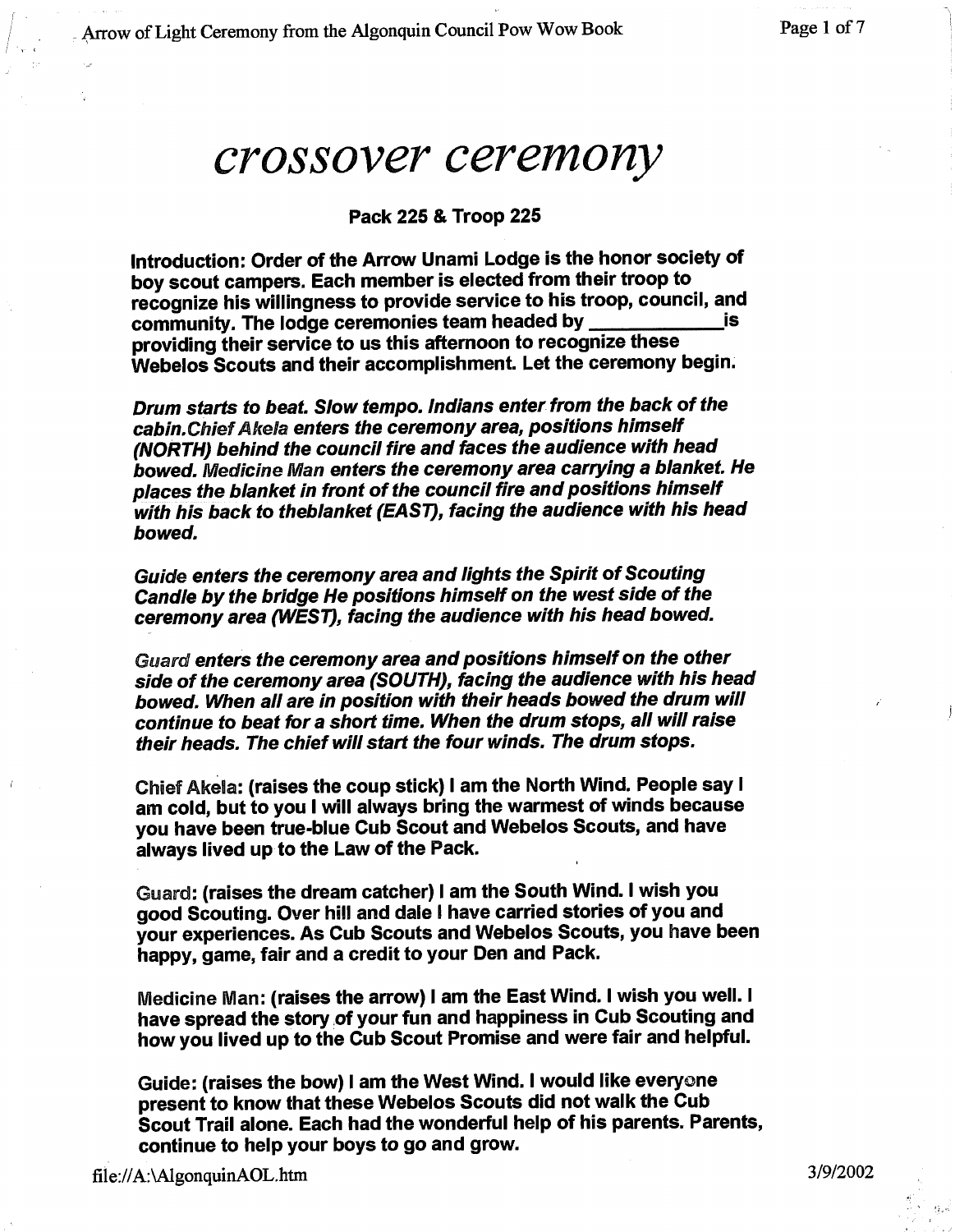Guard: Chief Akela, **there are some among us who have earned the highest award in Cub Scouting** , the Arrow of Light.

Chief Akela: (**tilts the coup stick towards Guard** ) **My brother**, **seek them out that are worthy of this award and bring them before our council** fire.

Guard: **It shall be done** Chief Akela.

*Drum beats slowly. Guard and Den Leader bring the Webelos Scouts into the circle, moving clockwise, to form up behind Ake*►*a.* **He raises** *his right hand in the Cub Scout sign. The drum* **stops**. *Akela speaks: We understand that one* **of***your brothers joined your den recently. And* **so** *has not had the time to complete the Arrow of Light, As brothers will you guide him along your journey into Boy Scouting? Webloes answer, YES.*

Teller 1: Webelos **Scouts**, **listen** to the story **of the arrow.**

**Once**, **long ago**, **when all the animals of the earth were equal** , **there was great unrest. The animals began to quarrel among themselves. The Bear quarreled with the Eagle** , **the Buffalo argued with the Indian. Finally**, **the wise old Grandmother called the animals to her teepee and she spoke to them**, **saying**, "**You have argued among yourselves about many things**. **Now I will ask one question** . **You will have one year to think about your answer. I will reward each of you according to the merit of your answer".**

**The animals became excited because they each thought it would be easy to answer any question in a year** '**s time**. **And besides**, **the old Grandmother was not only wise**, **she was also generous with her rewards**. **Was it not the old Grandmother that had given grass to the fields and fruit to the trees.**

**"What is the question, Grandmother**?" , **they asked**, **and she said, "You must answer me this**. **What is it your most important duty?**" **And with that they all left**. **The Eagle flew to the high mountain to think about the question**. **The Bear returned to the deep forest**. **The Buffalo to the grassy plains**. **The Indian returned to his campfire** . **They all began to think about their answer.**

**Teller 2: Thirteen moons later**, **they returned to the old Grandmother's teepee**. **Grandmother spoke first to the Eagle and said, "Eagle** , **what is your most important duty?**". **The Eagle replied**, "**My most important duty is to fly higher than anyone else.". Grandmother said, "For that answer**, **<sup>I</sup> will give you feathers which will help you fly higher than anyone else**." **And the Eagle was very pleased with his gift.**

**Next**, **the Grandmother spoke to the Buffalo and said**, "**Buffalo, what is your most important duty?". The Buffalo replied** , "**My most important**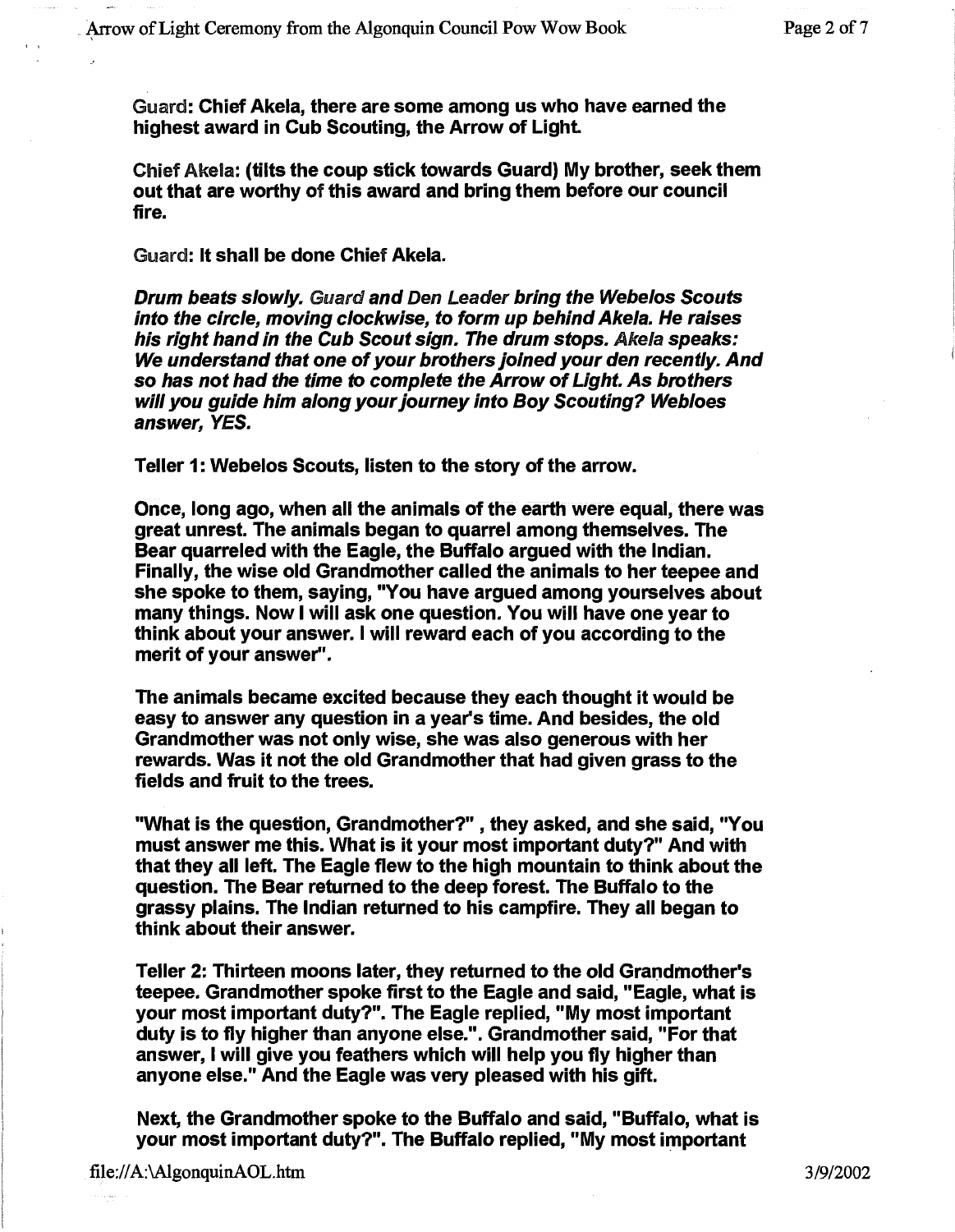**duty is to run further than anyone else.". Grandmother said, "For that answer**, **<sup>I</sup> will give you thick hooves that will allow you to run further than anyone else." And the Buffalo was very pleased with his gift.**

**The Bear replied**, "**My most important duty is to be stronger than anyone else.". Grandmother said, "For that answer** , **<sup>I</sup> will give you sharp claws that will make you the strongest animal in the forest.". And the Bear was also pleased with his gift.**

**Finally**, **the Indian arose and said** , "**Grandmother**, **my most important duty is to help other**." **Grandmother said, " For that answer, I will give you this stick**.". **And when he saw the stick**, **the Indian was disappointed for he had thought long and hard about his most important duty**. "**Grandmother**", **he said, "why do you give me a stick? Did my answer displease you?"**

**"Oh no**", **she said**, "**your answer pleased me greatly**. **All the others felt their most important duty was to themselves and they were rewarded accordingly**. **But you have learned that the most important duty is to help others**, **and you have been reward".**

**But Grandmother**, **what can I do with this stick?"**

"This is more than a stick", she replied. "This is an arrow. With the arrow you can shoot the strongest **Bear**, the fastest Buffalo, or the **Eagle**, no matter how high he soars. He who would serve others is the strongest of all."

**And then the Indian knew that this was the greatest gift of all and he was pleased.**

*The drum slowly* **starts** *after the story of the arrow is finished. Guard walks to the side of the Arrow of Light board to light the candles with a lighted taper. The drum stops.*

Guard: **These seven candles represent the rays in the Arrow of Light. As they are lighted**, **you will hear how they stand for the seven great virtues of life.**

Chief Akela: The first virtue **is Wisdom. Wisdom does not necessarily mean superior knowledge**. **It means putting the right use** to the **knowledge that one possesses.**

**Medicine Man**: **The second virtue is Courage** . **Courage is not the quality that enable men to meet danger without fear** , **it is being able to meet danger in spite of one**'**s fears.**

Guard: **The third virtue is Self-control**. **Self-control isn't limited to the control of one**'**s temper**, **but control of one**'**s self in all things: eating, playing**, **and even working and talking.**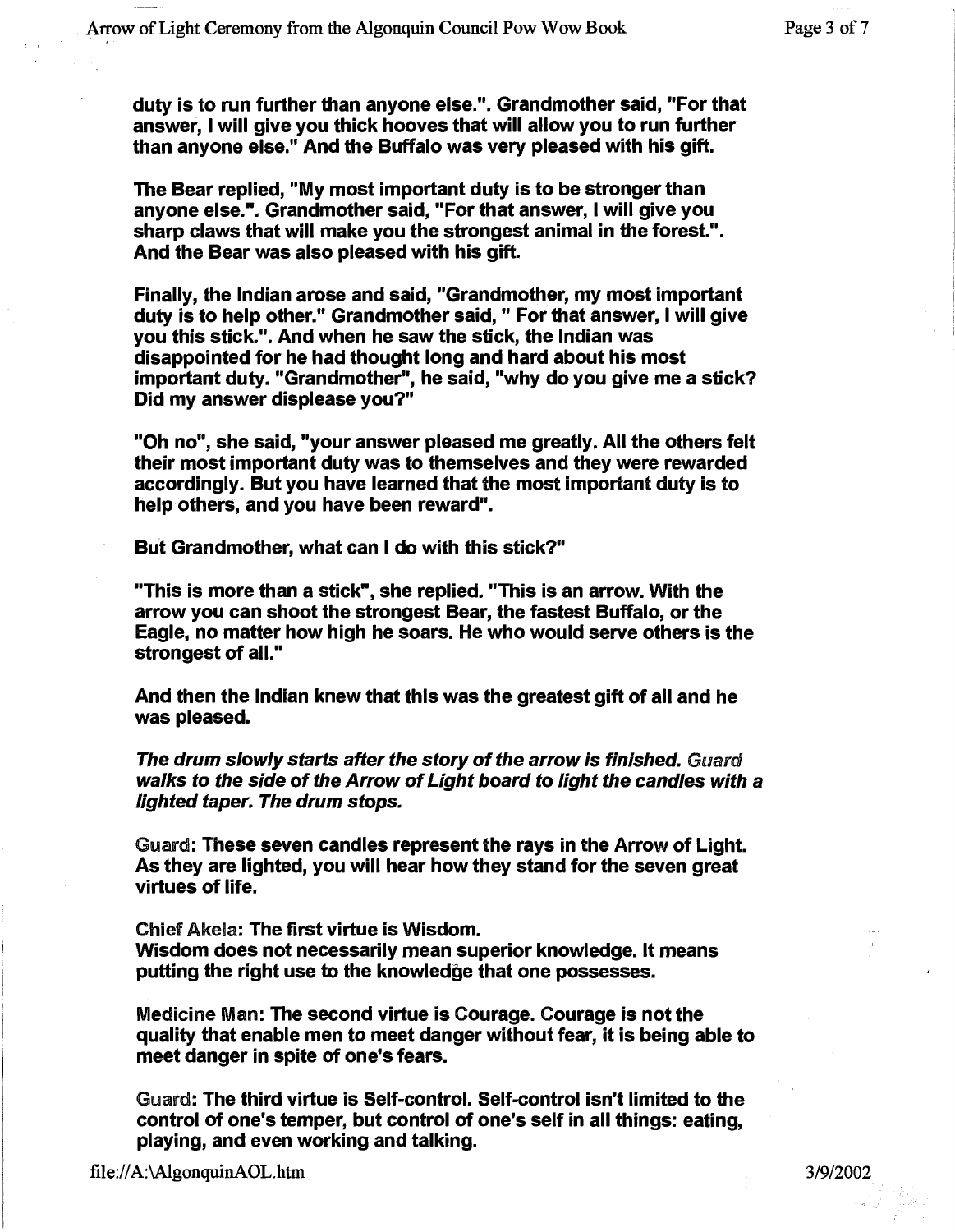**Guide: The fourth virtue is Justice** . **Justice is the practice of dealing fairly with others without prejudice or regard to race**, **color or creed.**

**Medicine Man: The fifth virtue is Faith** . **Faith is the conviction that something unproved by physical evidence is true. One eight**-**year-old Cub Scout said faith was when you turned the light switch** , **you knew the light would go on.**

Guard: The sixth **virtue is Hope**. **Hope means to expect with confidence**. Always **hope for better things to come**. **A man without hope is of little good to himself or his community.**

**Guide: The seventh virtue is Love** . **There are many kinds of love, love of family**, **love of home**, **love of fellow man, love of God, and love of country**. **All these loves are necessary for a full life.**

Guard: You will find that if you live by the seven great virtues, you will **become** a happy **man, and a happy man is a successful man.**

*When Guard has finished, drum beats slowly, he return to his places by the council fire. ChiefAkela then explains the Arrow of Light badge.*

**Chief Akela** : **The Arrow of Light Badge is the only Cub Scout Award that can be worn on the Boy Scout uniform** . **It serves as a link between our two programs and points the way toward the new adventures that you will have in Boy Scouting.**

**Guide** : **You have found that there were many paths leading from your set course**, **but your parents walked by your side, and your den leader held your hand as they lead you along the correct path in Scouting until you learned how to choose the right path among all the wrong trails**. **Remember always that your parents will continue to help and assist you on your Scouting path.**

Guard: **Now that you have completed Cub Scouts**, **you are at the base of a great mountain, and you see before you just the beginning of the path up the Scouting trail. Soon you will cross this bridge into the wider world of Boy Scouting**. **With you will go your hopes and dreams, and as always your parents.**

Chief Akela: **<sup>I</sup> wish you well as you begin this journey. Look for us along the path that you will take** . **For we also**, **seek for the Eagle. You have worked to this point where you are about to become Boy Scouts. But, listen now to the wisdom of the winds.**

**Medicine Man** : **<sup>I</sup> am the spirit of the East Wind** . **I represent the common law, your duty to God and your country**. **Trustworthy, loyal, and helpful are the qualities which a man must possess who lives by the laws and the rules of this land** . **See that we do not lose this great blessing of a**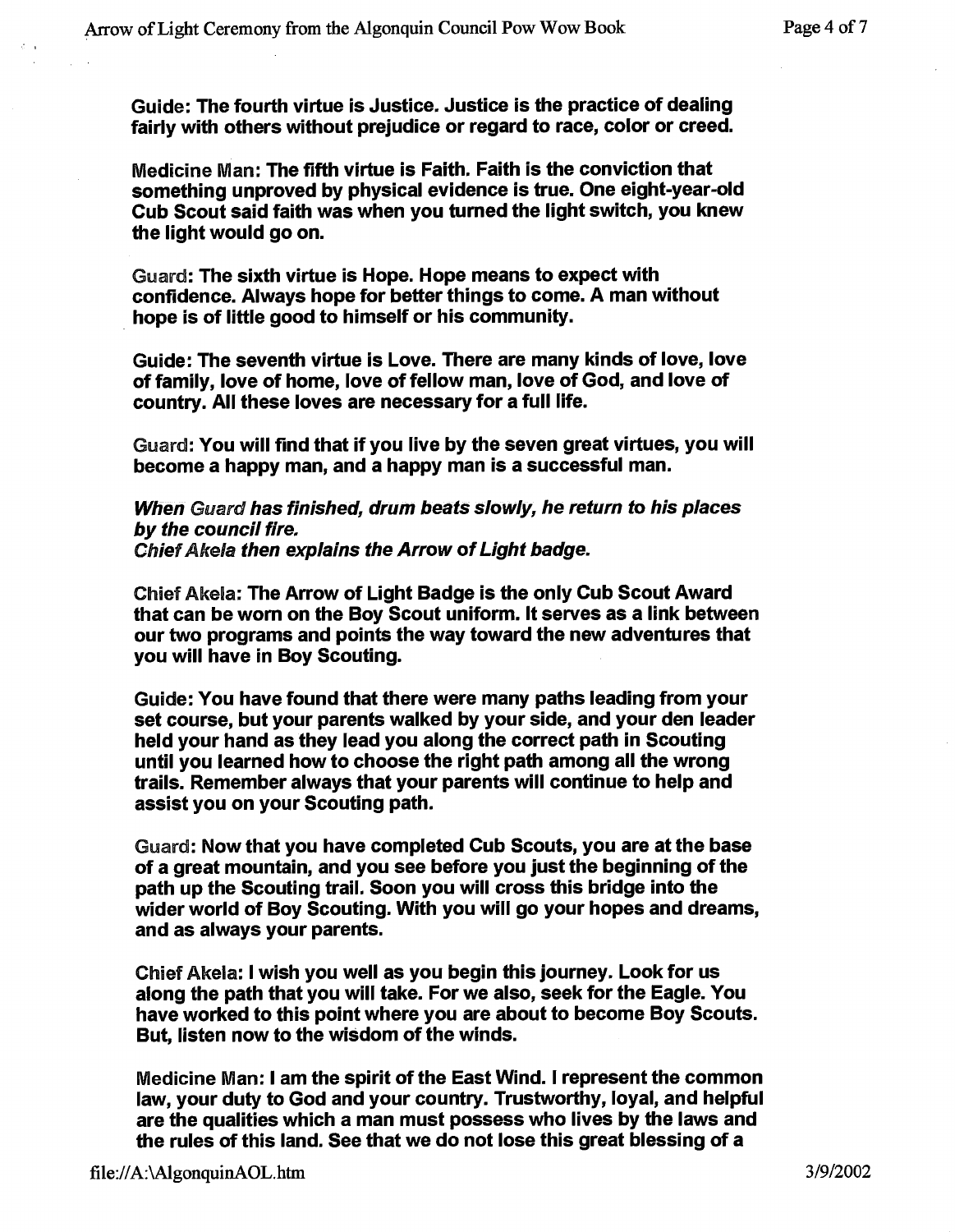Arrow of Light Ceremony from the Algonquin Council Pow Wow Book

**<sup>i</sup> am the spirit of the South Wind** . **I represent the civil law, your duty to others and to self. Obedient**, **cheerful**, **and thrifty are the characteristics of civility**. **A life of cheerful obedience is necessary for the development of a true citizen. Obedience is something everyone has to learn** - **to take orders a nd carry them out cheerfully**. **Real thrift means earning**, **spending wisely**, **and saving, and to share with those less fortunate.**

**>.: I am the spirit of the North** W**ind**, **the most powerful of all. I represent the divine law. Brave** , **clean**, **reverent**. **To be brave is** to be unselfish. To be clean in body and soul is to be pure at heart. **Cast from your being any evil spirit that tries to weaken or destroy the divine law, live a life of reverence** . **Be brave and clean.**

## *Drum starts beating slowly.*

JCIII DII IGDJ

Guard walks over to the Arrow of Light and blows out the seven *rays candles.*

*^figeryllcghe TMIa n* **folds** *the blanket. All OA members walk to the bridge. Line up* **across** *the path and turn* **to face** *the council fire. Drum stops.*

**Medicine:Man : Remember the common law. Trustworthy. Loyal. Helpful.** (cross bridge and walk to cabin)

Guide: **Remember the law of equity.** 

**Friendly**. **Courteous**. **Kind.**

Guard: Remember the civil law. **Obedient. Cheerful**. **Thrifty.**

Chiet Akela: Remember the divine law, the most powerful of all. **Brave. Clean. Reverent.** (cross bridge and walk to cabin)

*01A Indian..principles have all walked over the bridge , ending their portion ofthe:ceremony. Each principle walks through a troop to "disappear"into the* **cabin.** *Wait until the receiving line is formed and line up at the end.*

Cubmaster:

Sterne<br>Sektember

**RESERVANCE** 

**The bridge before you is a symbol of your crossing from Cub Scouting to Boy Scouting**. **The bridge is a structure carrying a pathway or roadway over a depression. It is a means of connection or transition from one side to another...as this bridge represents how our Pack is connected to our** Troop. As I call each boys name,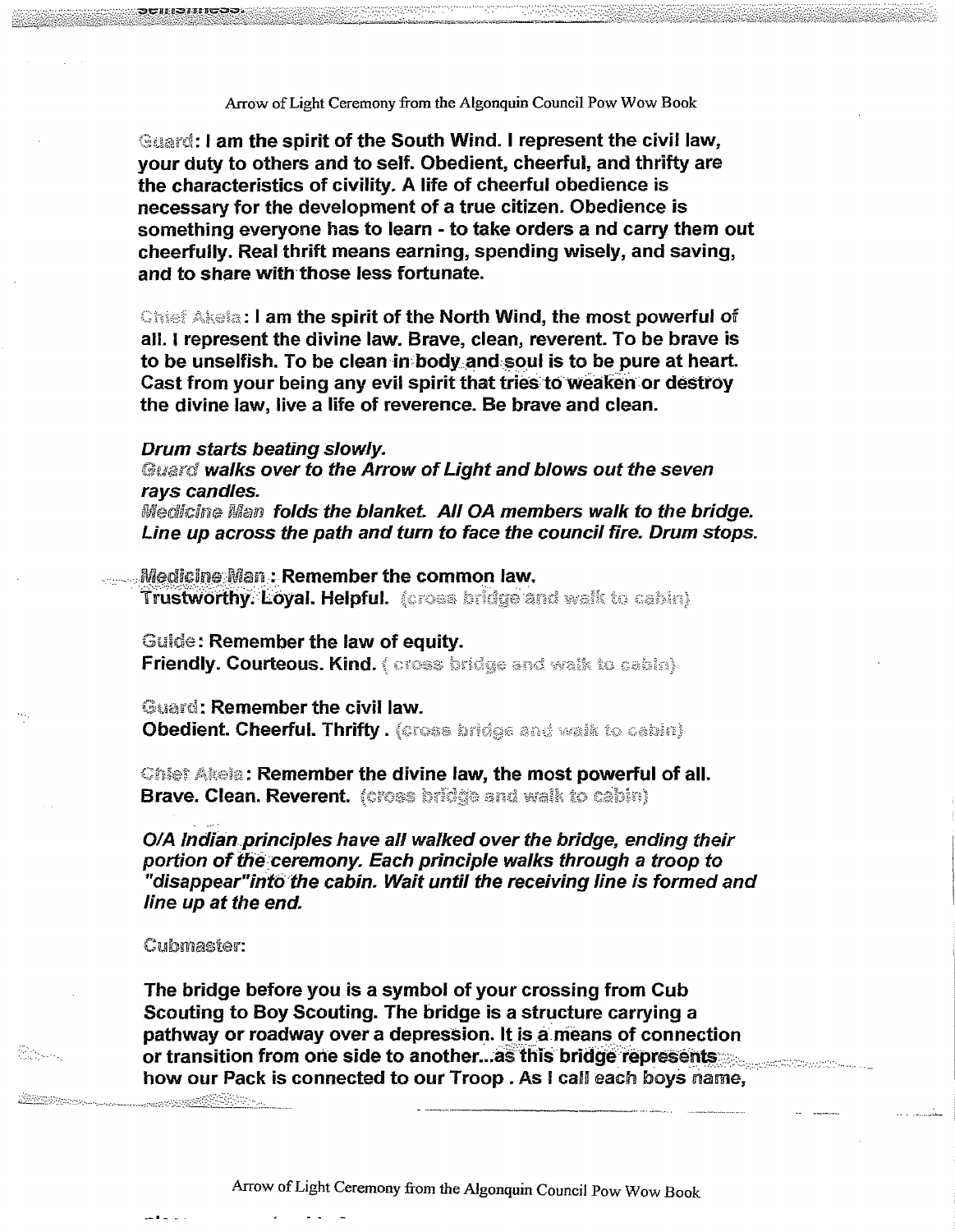**roadway over a depression** . **It is a means of connection or transition from one side to another ...as this bridge represents how our Pack is connected to our Troop** . **As I call each boys name, please come stand before the bridge with your parents behind you. Anthony Capuano, Nicholas Capuano, Patrick Clark**, **Daniel Durkin**, **Kyle Hoolahan, Jeremy Irwin, John McLaughlin**, **Patrick Strickler**. **Will our friends from pack 77**, **Mike Horvat and Joey Iacono along with their parents join us at the bridge.**

(Cubmaster **is calling over to the Scoutmaster.)**

CUBMASTER: **Hello, Boy Scouts** of Troop 225.

SCOUTMASTER: **Hello, Cub Scouts of Akela. What do you desire?**

CUBMASTER: **We have several Webelos who have prepared themselves for entrance** into your Troop.

SCOUTMASTER**: I will send two of my Scouts over to escort the boys and their parents over the bridge.**

(Chris **Irwin and Nick Zorica cross over to Pack**'**s side and then escorts the new scouts and their parents to the other side.)**

**Webelos leader speaking to the Scoutmaster: These are your new Scouts**, **ready for the adventures ahead of them**. **They are going to call themselves the Lightening patrol.**

**Webelos leader speaking to the boys**: **As 1 call each of your names, please step forward to your Scoutmaster**, **where he will place on you the Neckerchief of Troop 225 and the red epilets signifying your are a member of the Boy Scouts**. (**Parents assist with the epilets**) (**Scouts are lined up across from the new patrol and are holding the uniform accessories)**

SCOUTMASTER: **<sup>I</sup> would like to present to each of you, a present from** your **family**, **your scout handbook**. **Read it and study it**. **It will be your guide thought the many adventures in Scouting**. (**Scout shake after receiving book**) **when all books are handed out the Scout master will step back and salute the new patrol**, **scouts return salute.**

SCOUTMASTER:**W111 the lightening patrol please recite the Scout Oath.**

**Welcome to our new patrol and their families.**

**Join me Scouts in our closing** (**raise hands)**

**We now call upon the Great Spirit of all for His blessing on these young men**. **May these Scouts always strive to attain the noblest and highest ideals in life**. **Pray that their strengths be their guide to follow a**